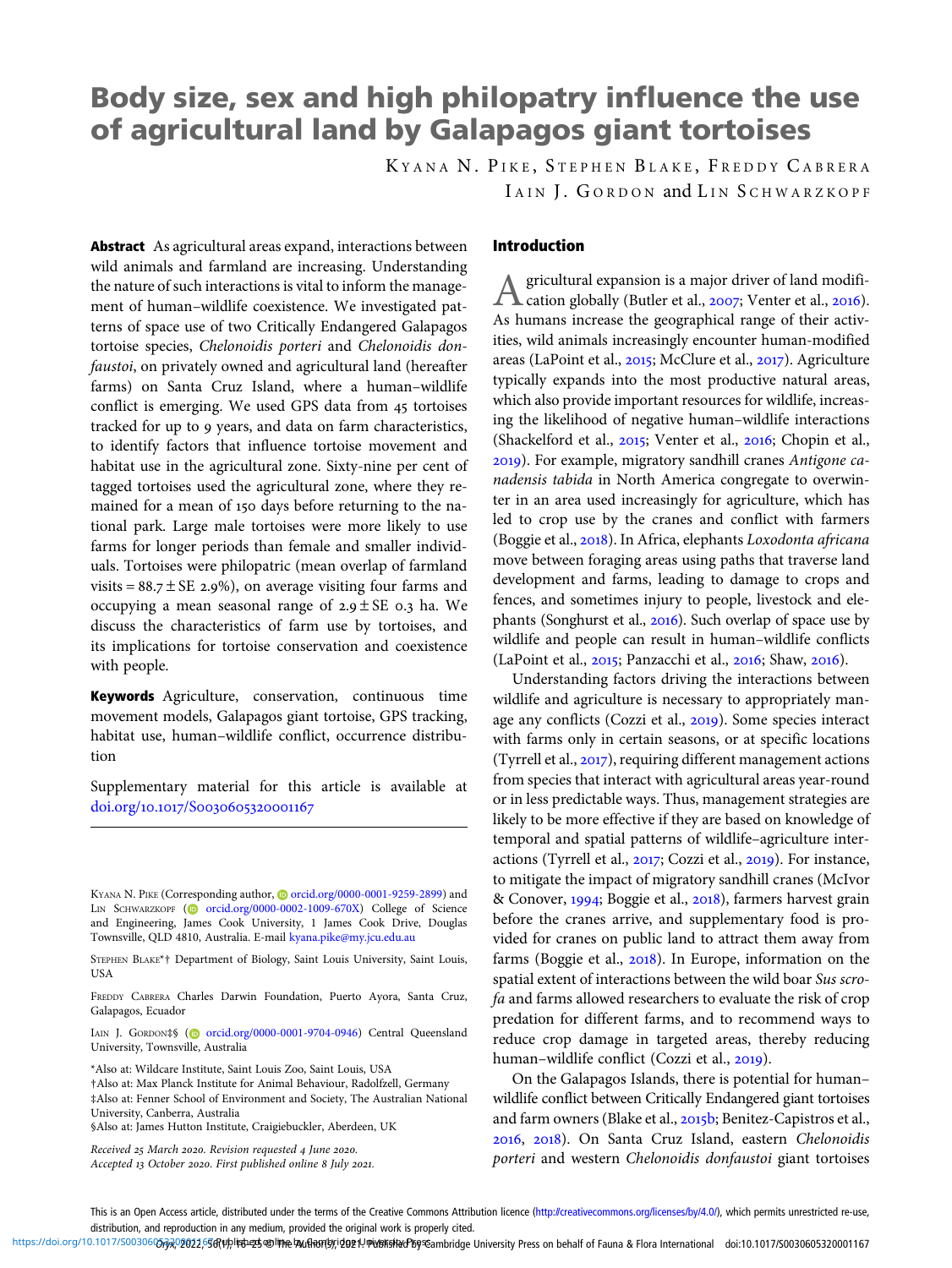<span id="page-1-0"></span>migrate from the lowlands to the highlands during the cool, dry season, following seasonal shifts in high quality food resources (Blake et al., 2013; Yackulic et al., 2017). Farming on Santa Cruz Island began in the early 1900s, and c. 88% of highland areas in the most productive part of the island have been converted for agriculture (Watson et al., 2010; Trueman et al., 2013). As a result, tortoises have few natural areas available to them in the highlands, and use farmland extensively (Blake et al., 2015a[,b](#page-7-0); Benitez-Capistros et al., ), foraging on a variety of native and introduced plant species, and sometimes on crops (Blake et al., 2015a[,b](#page-7-0)). Tortoises occasionally destroy crop plants and break fences, potentially allowing livestock to escape. In addition, they may transmit pathogenic bacteria to livestock (Blake et al.,  $2015$ [b;](#page-8-0) Cayot et al.,  $2017a$ , b; Benitez-Capistros et al.,  $2018$ ; Nieto-Claudin et al., 2019). Although negative interactions between tortoises and farmers are rare, some land owners construct barriers or displace and harass tortoises to discourage them from returning (Benitez-Capistros et al., 2018).

No comprehensive evaluation of the spatial and temporal use of farmland by giant tortoises has been carried out on the Galapagos Islands (Blake et al., 2015b), although this information is important for the description, quantification and potential mitigation of this emergent conflict (CGREG, 2015; Guzmán & Poma, 2015; Benitez-Capistros et al., 2018). Galapagos tortoises are keystone species that have suffered dramatic population declines caused by overexploitation, and their potential for recovery is hampered by invasive species and habitat loss (MacFarland et al.,  $1974$ ; Blake et al., 2012; Gibbs et al., 2014). Balancing outcomes for famers and tortoises is, therefore, critical for the well-being of both people and wildlife.

The goals of our study were to: (1) quantitatively describe the spatio-temporal distribution of Galapagos tortoises in the agricultural zone of Santa Cruz Island, and (2) identify intrinsic and extrinsic factors that influence these patterns, to inform tortoise conservation and facilitate coexistence with people. We used existing data on the movement of tracked individuals of two species of giant tortoise: C. porteri, which occurs in the south-west of the island, and C. donfaustoi, which occurs in the east and south-east. The two species have only recently been recognized as genetically distinct (Poulakakis et al., 2015). They share many morphological and behavioural traits: both are partial seasonal migrants, and both use the agricultural zone (BastilleRousseau et al., 2016; Cayot et al., 2017a,[b\)](#page-8-0), but their ranges do not overlap. Therefore, to comprehensively investigate the use of agricultural land by tortoises, we included both species and the island's entire agricultural zone in our study. We addressed the following research questions and predictions: (1) Which factors influenced the duration of tortoise visits to the agricultural zone? As body size is correlated with the propensity to migrate into the highlands and



FIG. 1 Santa Cruz Island, with the national park, a small urban area, and the agricultural zone that covers most of the humid highlands.

the timing of migration, we predicted that larger individuals would remain in farmland for longer than smaller tortoises. (2) How did tortoises use space in the agricultural zone, and how many farms did they visit? Past analyses of migratory patterns suggested that some tortoises travelled long distances in the agricultural zone (Blake et al.,  $2012$ ; Yackulic et al.,  $2017$ ), thus we expected that individual tortoises would use several farms.  $(3)$  What was the extent of interannual philopatry within the agricultural zone? High levels of philopatry have been reported for other tortoise species (Bernstein et al.,  $2007$ ; Lee et al.,  $2007$ ), so we expected that these tortoises would revisit the same areas for multiple years.

## Study area

The  $986 \text{ km}^2$  Santa Cruz Island is an extinct volcano in the centre of the Galapagos Archipelago, 926 km off the coast of Ecuador. It rises to 860 m altitude and has three distinct vegetation zones (Fig. 1) that are influenced by local and annual weather patterns. There is a hot, wet season during January–May, and a cool, dry season during June– December (Trueman & D'Ozouville, 2010). Arid lowlands are dominated by cacti and deciduous vegetation, and are most productive during the wet season (McMullen, 1999; Rivas-Torres et al., 2018). Palo santo Bursera graveolens woodland occurs in the transition zone to the cooler, wetter climate of the humid highlands, which are more consistently productive throughout the year (McMullen, 1999; Trueman et al., 2013). The natural vegetation of the humid highlands consists of Scalesia spp. forest at lower elevations, with ferns, sedges, grasses and Miconia species dominating as humidity increases. However, most of this zone is now dominated by various introduced and invasive species (Jaramillo Díaz & Guèzou, 2011; Blake et al., 2012; Laso et al., 2020). These vegetation zones have shaped tortoise migrations over the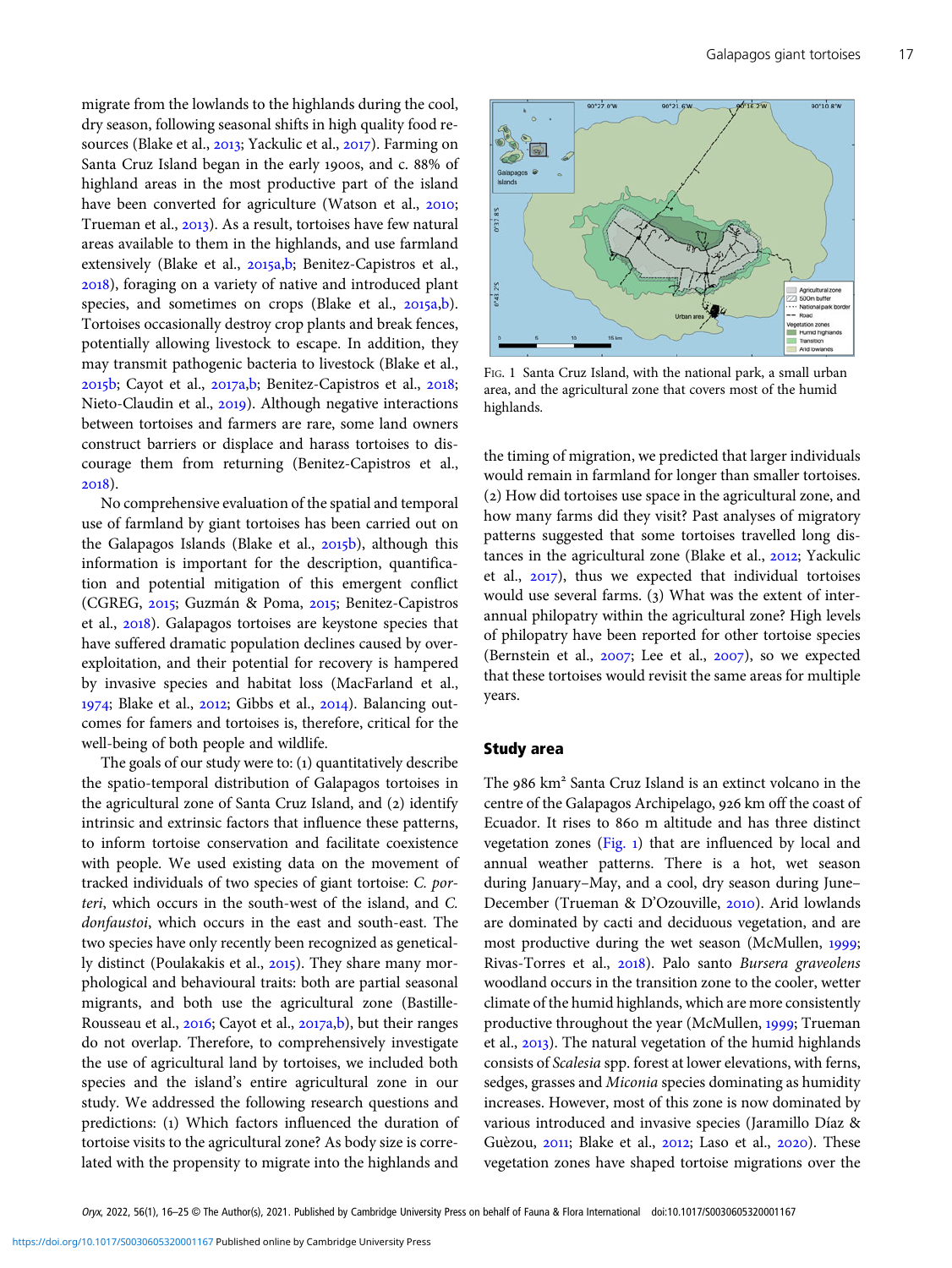centuries (Yackulic et al.,  $2017$ ). As the dry season approaches and the forage quality declines in the lowlands, the tortoises migrate to the highlands until the wet season returns. As agriculture expands in the highlands of Santa Cruz, tortoises increasingly encounter human-modified areas (Blake et al.,  $2013$ ; Yackulic et al.,  $2017$ ).

Land use on the island is in two broad categories:  $c$ . 12% is privately owned land  $(11.6\%$  agricultural land and  $0.4\%$ urban area), and 88% is a national park managed by the Galapagos National Park Directorate [\(Fig.](#page-1-0) ). The private land includes most of the highland area, which is used predominately for agriculture, and the urban settlement of Puerto Ayora in the lowlands. In the agricultural zone, land is used mostly for livestock grazing  $(42%)$  and crops  $(43%)$ . The remainder  $(15%)$  is used for private dwellings or tourism, or is abandoned land (CGREG, 2015; Benitez-Capistros et al., 2018). As most of the land encountered by tortoises is, or has been, used for some form of agriculture, hereafter we refer to all private properties in the highland area as farms.

## Methods

#### GPS tracking of tortoises

We collected data on tortoise movements during 2009-2018 on Santa Cruz Island. Twenty-seven tortoises of the western C. porteri (10 male,  $17$  female) and  $18$  individuals of the eastern C. donfaustoi (9 male, 9 female) species were fitted with GPS tracking devices (e-obs GmbH, Munich, Germany), following the animal handling procedures of the Galapagos National Park and the Max Planck Institute of Animal Behaviour (Blake et al., 2013). The majority of the GPS units were programmed to record locations hourly during 5.00–19.00 as tortoises are largely immobile at night, but some (15%) recorded locations at finer time scales or 12-hour intervals. Not all tortoises could be tracked in concurrent seasons because of tag failure; individual tortoises were tracked for a mean of  $1,313 \pm SE$  139 days (range 102-2,936 days).

All tortoise location data used in this study are freely available online from Movebank (Wikelski et al., 2019). We combined the GPS locations of tortoises with spatial data on the extent of farms collected by the Galapagos Government Council in 2014 (CGREG, 2015). To assess how often tortoises migrated to the highlands, but did not access farms, we included tortoise movements within a 500 m buffer around the agricultural zone, which extended into the national park ([Fig.](#page-1-0) ). To determine the duration of tortoise visits and their use of space in the agricultural zone, we used QGIS 2.18.23 (QGIS Development Team, 2016) to extract all locations of all tortoises that visited farms ( tortoises during 2009-2018). Because tortoises were tracked

continuously, but typically only used the highlands periodically, we created subsets of the GPS locations for each period that a tortoise used the agricultural zone. We defined a farmland visit as the time spent by a tortoise in the agricultural zone, from the first date of their presence within the 500 m buffer around the farms to the date they exited this area (113 unique farmland visits for 31 individual tortoises).

# Factors influencing the duration of tortoise visits to the agricultural zone

To determine the factors influencing the duration of farmland visits, we used linear mixed models, constructed with the *lme4* 1.1.23 package (Bates et al.,  $2014$ ) in R  $4.0.2$ (R Core Team, 2020). As tortoises visited farms on multiple occasions, all mixed models included individual tortoise identity as a random effect, to account for effects of repeat observations of the same individual (Grueber et al., 2011). We used the number of days per farmland visit (with a square root transformation to meet model assumptions) as the response variable and examined the effects of sex, size (curved carapace length), species and month of entry and exit as explanatory variables. Tortoises that arrived later in the cool, dry season might have visited farms for shorter periods than tortoises that arrived earlier in the dry season, because once the wet season begins, tortoises tend to migrate back to the lowlands. Therefore, to assess if there was a relationship between the time tortoises remained in the agricultural zone and the month they entered or exited, we included these in the model as fixed effects.

Space use by tortoises in the agricultural zone

To describe individual tortoise movement patterns in the agricultural zone, we first categorized movement strategies from continuous time movement models using the *ctmm* 0.5.6 package in R (Calabrese et al.,  $2016$ ). We selected this approach because it allows the user to incorporate telemetry error into model-fitting, which enables confidence intervals for model estimates. It also allows the user to select the appropriate movement model (e.g. Brownian motion, Ornstein–Uhlenbeck, or independent identically distributed) for their data, to produce accurate and precise interpolations of an animal's trajectory and space use, especially with respect to any biases resulting from spatial autocorrelations (Fleming et al.,  $2014$ ,  $2016$ ). We used these models to estimate the occurrence distributions of tortoises, using time-series kriging to evaluate the number of farms visited, and how intensively individual tortoises used the farms. We excluded four tortoises with only one farmland visit as we could not examine philopatry. In addition, we excluded tortoises with farmland visits with too few locations to create a reliable estimate for their occurrence distribution, either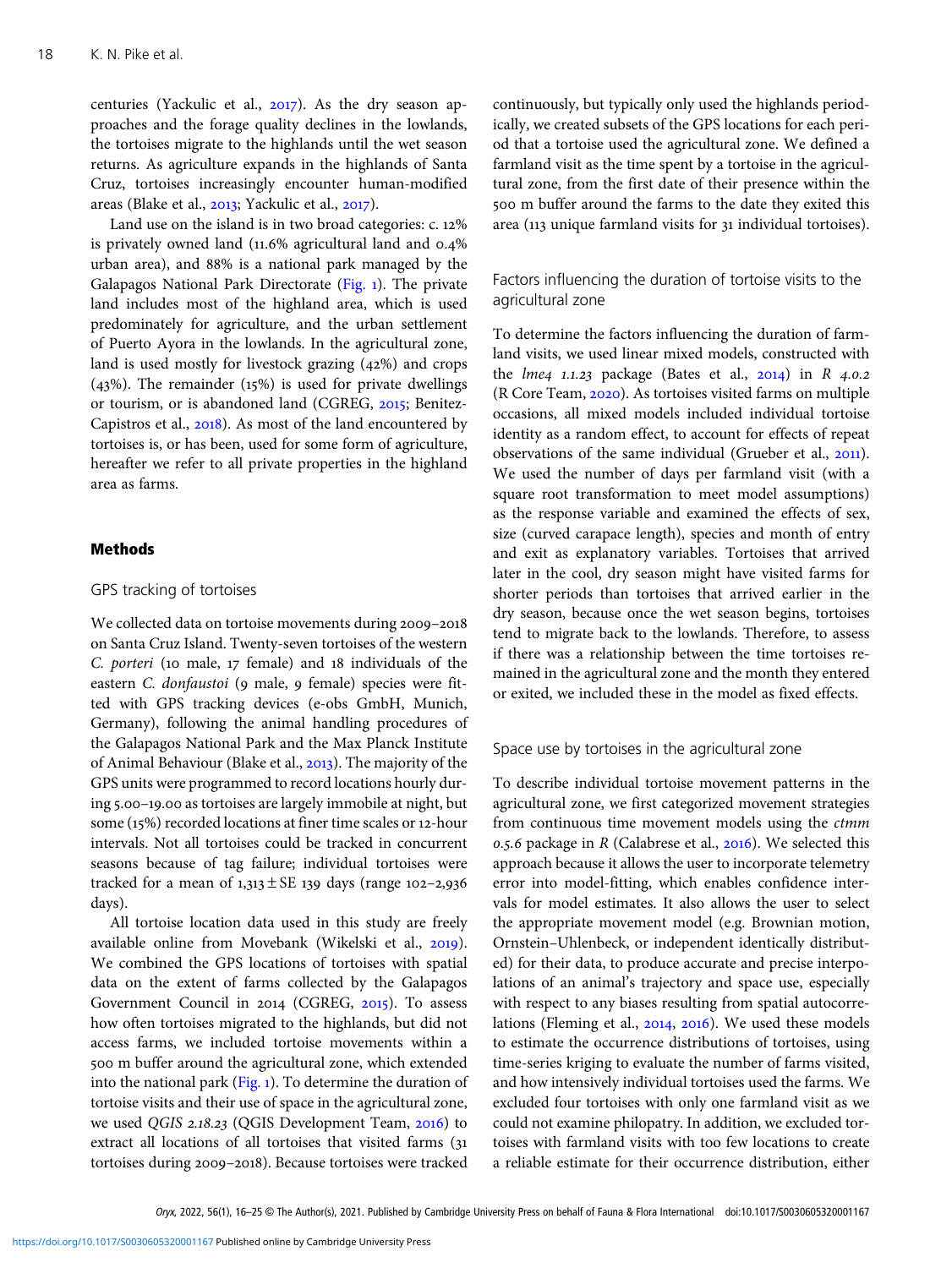because tortoises were in the highlands for too few days  $(n = 17$  farmland visits), or were on a 12-hour tracking cycle ( $n = 4$  tortoises and 10 farmland visits). The data filtering process produced a subset of  $23$  tortoises (C. donfaustoi: two females and six males; C. porteri: seven females and eight males) that made a total of 83 farmland visits. We checked tortoise locations for outliers attributed to equipment error (such as implausible locations) using the outlie function from the  $ctmm$  package in  $R$  (Calabrese et al., ). We then generated a variogram that incorporated telemetry error (GPS satellite dilution of precision) for each farmland visit for each tortoise, which we then used to seed the movement model fitting process using the ctmm.fit function with a perturbative hybrid restricted maximum likelihood (pHREML) optimizer to account for farmland visits with a small sample size. The ctmm.fit process estimated which movement model best characterized the animal's movement process and their movement parameters, based on their relocation data (Calabrese et al.,  $2016$ ; Fleming & Calabrese,  $2017$ ). We then used these underlying movement models to create an occurrence distribution estimate for 83 farmland visits for each of the 23 tortoises, to extract the 25, 50, 75, 95 and 99% utilization distribution contours.

All occurrence distribution estimates were exported as shapefiles using the rgdal  $1.4-4$  package in R (Bivand et al., ). We performed an intersect analysis, in QGIS, to quantify the number of farms within each occurrence distribution polygon that contained the maximum likelihood 25, 50, 75, 95 and 99% utilization distribution contours. We also calculated the area enclosed by each contour in each farm to assess the proportion of farmland used by tortoises.

#### Inter-annual philopatry within the agricultural zone

We calculated the degree of spatial overlap among farmland visits for each individual tortoise using the overlap function in the ctmm package. The overlap function uses Bhattacharyya coefficients to compare the similarity between the tortoise's fitted continuous time movement models, with greater similarity indicating high fidelity to the same areas (Winner et al., 2018).

#### Model selection

For linear mixed models we used Akaike's information criterion (AIC) to assess model fit, prioritizing models with the smallest AIC value explaining the most variance (Burnham & Anderson, 2002). To assess which model had the most explanatory power, we used model averaging, by establishing a top set of models that were within at least five AIC values of the top model. Using the AICmodavg package (Mazerolle, ), only models in the top set that had confidence intervals that did not include zero were considered reliable predictors (Symonds & Moussalli, 2011).

## Results

Of the 45 tortoises tracked,  $31(69%)$  migrated to the agricultural zone. We found females were less likely to visit the agricultural zone than males. Just over half  $(54%)$  of the tagged females migrated to the agricultural zone compared to 89% of tagged males. Only one tortoise (a C. porteri female) migrated from the lowlands into the 500 m buffer around the agricultural zone but did not enter farmland during the study period, however, she did so in other years. Thirteen of the 31 tracked tortoises remained in the agricultural zone for  $> 6$  months (22% of all farmland visits), longer than the entire cool, dry season, and five tortoises remained for  $>$  1 year (6% of all farmland visits). Female tortoises most often entered farmland in October (38% of farmland visits by females) and usually left in February  $(35\% \text{ of } 53 \text{ visits})$ , whereas males most often entered in August ( $25\%$  of 60 farmland visits by males) and left in January (28% of 60 visits). Mean duration of farmland visits was  $150 \pm SE$  11 days (range 2-765 days).

Factors influencing the duration of tortoise visits to the agricultural zone

Tortoise body size (curved carapace length) was the strongest predictor of the duration of farmland visits, followed by sex ([Table](#page-4-0) 1, [Fig.](#page-4-0) 2). We found that larger male and female tortoises tended to spend longer in the agricultural zone, with the largest males staying for the longest periods of time. Males remained in the agricultural zone for a mean of  $181 \pm SE$  6 days, compared to  $116 \pm SE$  9 days for females. There was no significant effect of species, or the month of entry or exit, on the duration of farmland visits (Supplementary Table 1).

## Space use by tortoises in the agricultural zone

Tortoise movements on farms were best described by the Ornstein–Uhlenbeck-F motion anisotropic model (fitted with telemetry error), indicating that movements were characterized by sporadic foraging periods within a range centred around a location (Fleming et al.,  $2014$ ,  $2016$ ). The Ornstein– Uhlenbeck-F model showed that individuals walked a mean distance of 550 m per day (95% CI 520-579 m), and showed directional persistence for c.  $1$  hour (58 min, 95% CI 48.4– 73.2 min). Tortoises varied in their intensity of use of differ-ent farms [\(Fig.](#page-5-0) 3), using a mean of  $4 \pm SE$  0.5 farms (range  $1-24$ ) within their 99% utilization distributions, but showed concentrated use of  $2 \pm SE$  0.14 farms (range 1-7) within their 25% utilization distributions per farmland visit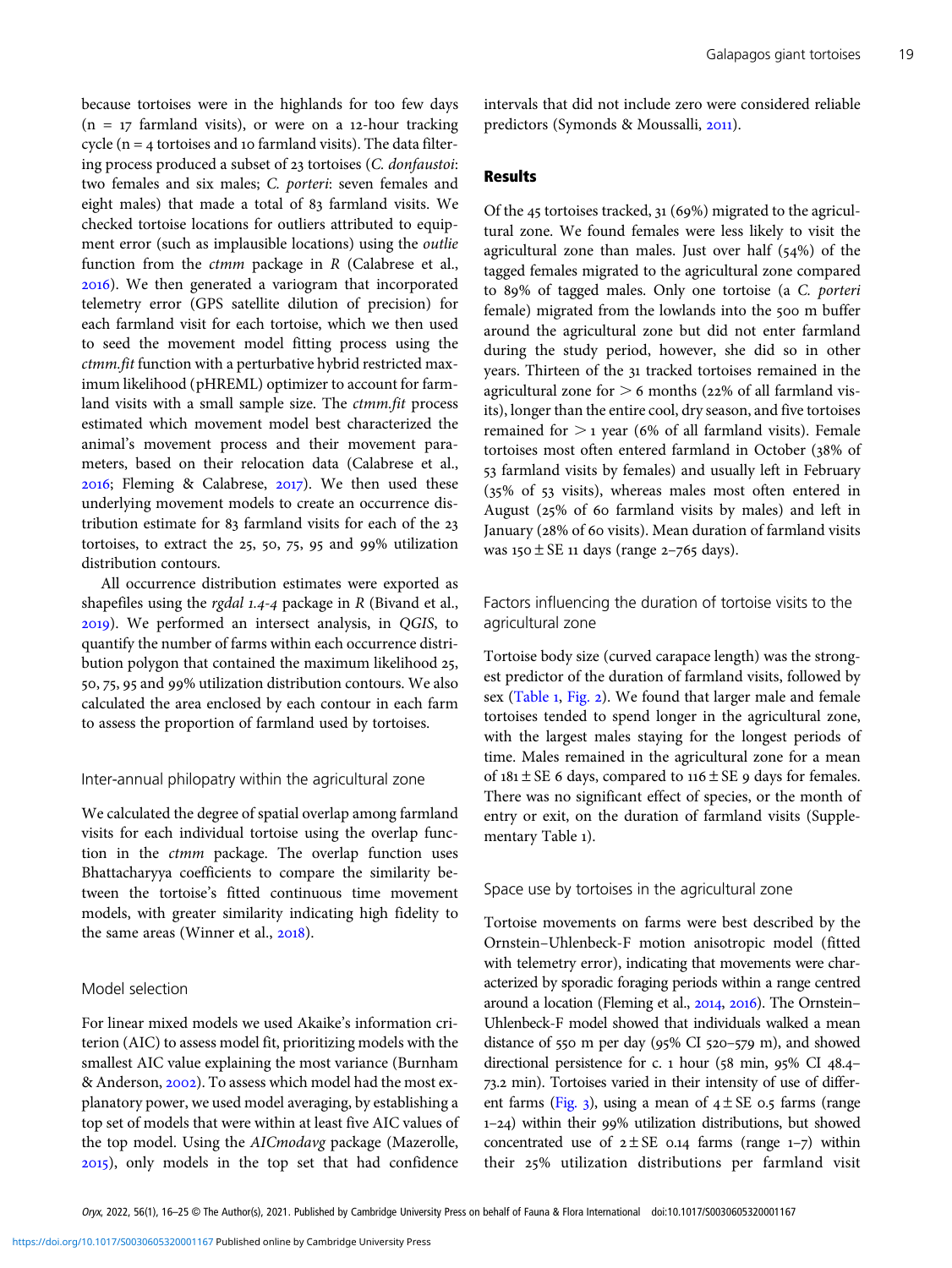<span id="page-4-0"></span>TABLE 1 Top variables identified by generalized linear mixed models for factors influencing the duration of tortoise visits to the agricultural zone. The analysis is based on 113 farmland visits by 31 tagged tortoises that were tracked in the agricultural zone during 2009-2018. For each model, the table shows the Akaike information criterion (AIC) value, the difference from the AIC score of the best model (ΔAIC), AIC weight from model averaging, the model estimate and standard error for the models in the top set, and 95% confidence intervals.

| Model                  | AIC    | ΔAIC | AIC weight | Estimate $\pm$ SE  | 95% CI        |
|------------------------|--------|------|------------|--------------------|---------------|
| Curved carapace length | 654.86 | 0.00 | 0.82       | $0.071 \pm 0.021$  | 0.029, 0.116  |
| <b>Sex</b>             | 658.11 | 3.25 | 0.16       |                    |               |
| Female                 |        |      |            | $10.194 \pm 0.590$ | 8.936, 11.428 |
| Male                   |        |      |            | $2.332 \pm 0.810$  | 0.641, 4.071  |
| Null                   | 662.75 | 7.88 | 0.02       |                    |               |



FIG. 2 The relationship between the number of days spent on farms per farmland visit and the size (curved carapace length) of the individual tortoise. Data were taken from 113 farmland visits by Galapagos giant tortoises (Chelonoidis porteri and Chelonoidis donfaustoi) tracked in the agricultural zone during 2009-2018. The trendline is from the best fit model from Table 1.

(Supplementary Table 2). During a farmland visit, tortoises used a mean of  $2.9 \pm SE$  0.29 ha. This was on average  $\leq 10\%$ of the total area of a farm, and  $\leq$  1% of the farm was likely to be used intensely for activities such as foraging or resting (indicated by the  $25\%$  contour; Supplementary Table 2).

## Inter-annual philopatry within the agricultural zone

Individual tortoises showed a high degree of spatial overlap of their farmland visits among years (Supplementary Table ). Overlap data were highly skewed (skewness =  $-2.24$ ) towards  $>$  80% overlap, indicating most tortoises had a strong affinity for the same areas across farmland visits  $(Fig, 4)$ . Tortoises showed consistently high philopatry over many years (i.e. overlap was high for farmland visits irrespective of the time interval between visits).

# **Discussion**

Our main goal was to describe the spatial and temporal distribution of tortoise use of the agricultural zone of Santa Cruz Island, Galapagos, and to identify factors that influenced tortoise movement. We found that the agricultural zone was generally accessible to tortoises, as there was only one occasion when an individual migrated to the highlands but remained outside farmland, although the same individual entered farmland in other years. Tortoises intensively use small areas within multiple farms for prolonged periods during the cool, dry season for c. 5 months. Tortoises showed strong philopatry in space use within farms over multiple years. We found no evidence of speciesspecific differences in the duration of farmland visits.

Factors influencing the duration of tortoise visits to the agricultural zone

Tortoise size and sex influenced the length of stay on farmland. Larger tortoises tended to spend the most time on farms, probably because they migrate into the highlands earlier than smaller individuals, to satisfy their higher absolute metabolic demands and food requirements (Yackulic et al., 2017; Bastille-Rousseau et al., ). Although larger individuals generally spent more time in the agricultural zone, large males tended to spend more time than large females. Unlike males, females are constrained to delay their migrations to the highlands until they have nested (Blake et al., 2013). Farmers can expect that large individuals will be the first to arrive in the cool, dry season, and that smaller individuals will arrive later, but most tortoises leave farmlands at approximately the same time, regardless of sex or body size (Yackulic et al., 2017).

The extensive time tortoises spend in the agricultural zone indicates it is an important resource. Different land uses and crops could provoke conflict at different times of the year. For example, during the cool, dry season when forage quantity in the national park is low, tortoises congregate in the agricultural zone and compete with cattle for grass. There is some evidence that the presence of tortoises may increase the productivity of vegetation on Galapagos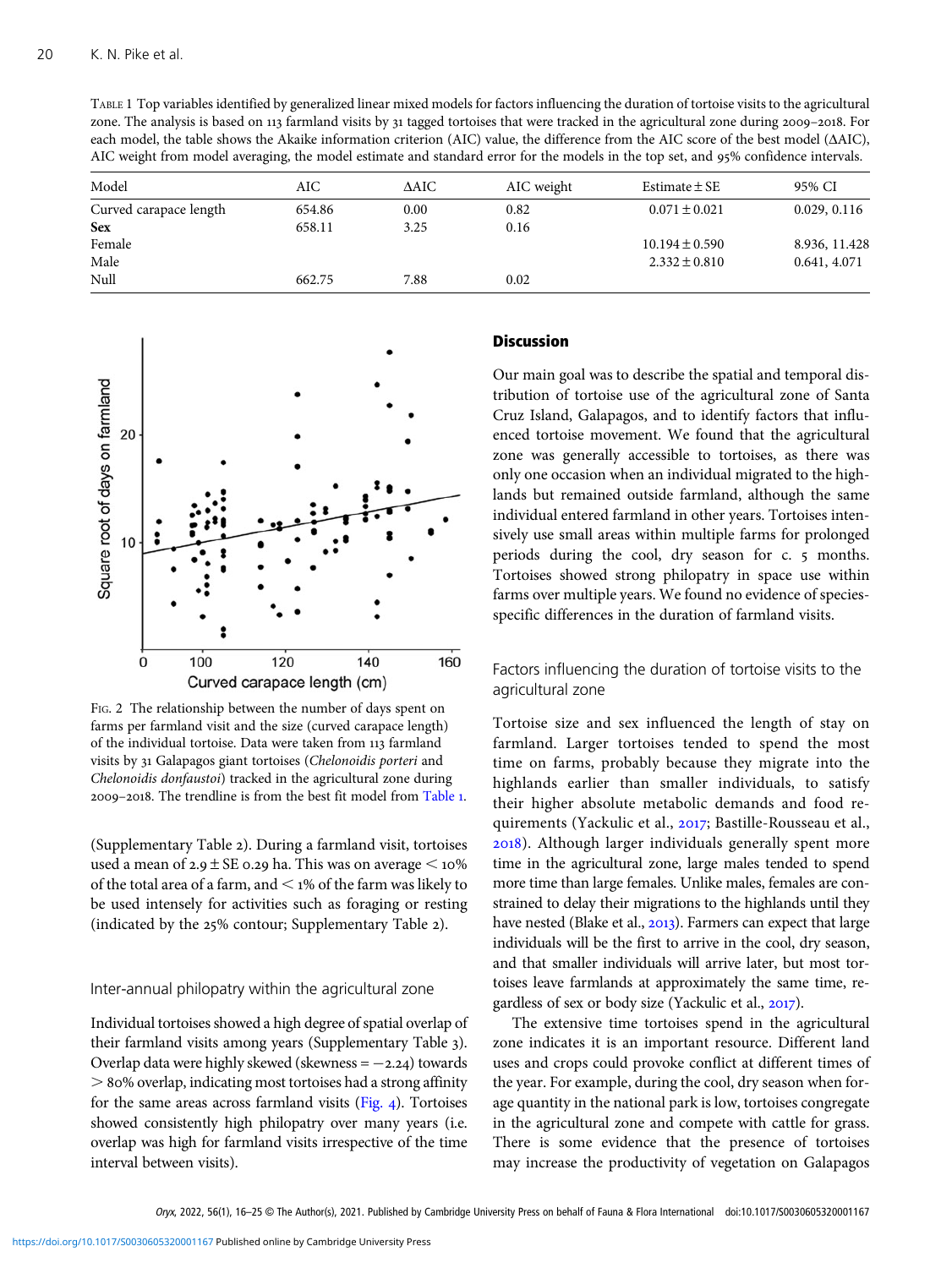<span id="page-5-0"></span>

FIG. 3 Use of farmland by tortoises in the agricultural area of Santa Cruz Island. Data were taken from 23 tortoises tracked during 2009-2018: (a) individuals of C. porteri and  $(b)$  9 individuals of  $C$ . donfaustoi. The shaded areas show the  $25-99\%$  maximum likelihood utilization distribution; darker shades indicate higher intensity of use.

(Bastille-Rousseau et al.,  $2017$ ), and grazing herbivores often increase grass sward productivity if rainfall is high (Milchunas & Lauenroth, 1993; Augustine & McNaughton, ). However, prolonged drought conditions during the dry season can reduce grass productivity, which can result in poor body condition and death of cattle (SB & FC, pers. obs.). Under such conditions, competition with the more resilient tortoises may have considerable impacts on cattle farmers.

Unlike cattle production, fruit and vegetable production on Galapagos increases during the hot, wet season, when tortoises use the agricultural zone less. We found, however, that a substantial percentage of farmland visits  $(22%)$  were for an extended period of time, and overlap of tortoises and fruits and vegetable crops could lead to increasing conflict. Currently, we do not have adequate data on where these crops are grown in relation to tortoise activity, which will be important for any future conflict mitigation. Such information could be used for zonal planning that minimizes spatio-temporal overlap between tortoises and crops.

Another potential problem associated with tortoises spending longer periods in the agricultural zone is the risk of exchange of pathogens, including bacteria that are resistant to antimicrobial treatments, between wild tortoises and livestock. In a sample of faeces of C. porteri, 100% contained microbes with resistance genes, making tortoises that use farmland a likely reservoir for resistant strains (Nieto-Claudin et al., 2019). Pathogen transmission between wildlife and livestock is a negative consequence of wildlife interactions with agriculture and could pose a risk to tortoises, livestock and human health in the Galapagos islands (Gordon, 2018; Nieto-Claudin et al., 2019).

Tortoises may remain longer on farms (beyond the months predicted based on a bioenergetics model by Yackulic et al., 2017) for several reasons. Firstly, food plants with high nutritional value, such as crops and introduced grasses and herbs used for cattle forage, are now a dominant component of tortoise diets in the agricultural zone (Blake et al., 2015a). These plants may fulfil the tortoises' energy requirements, reducing their need to migrate into the lowlands for the wet season. Secondly, many farmers maintain artificial ponds on their farms, typically for watering cattle (CGREG, 2015), although ponds are also created specifically to attract tortoises for tourism. Tortoises are attracted to water bodies, and prior to conversion of land for agriculture, they would have mostly encountered ephemeral ponds in the highlands (Froyd et al.,  $2014$ ). As with other wildlife species, the availability of multiple artificial freshwater ponds throughout the year might encourage tortoises to remain on farms longer than predicted from energy requirements alone. Thirdly, fences may restrict tortoise movement, as they do for other wildlife (Jakes et al., 2018). Tortoises may struggle to find their way off a fenced farm and thus remain on a farm for longer. However, during our study, we only saw one such example involving a tagged tortoise, and many farms remain relatively permeable for tortoises (the authors, unpubl. data).

#### Space use by tortoises in the agricultural zone

Most tortoises used  $1-4$  farms, primarily during the cool, dry season, but one tortoise used 24 farms in a single visit. The proportion of each farm used by an individual tortoise is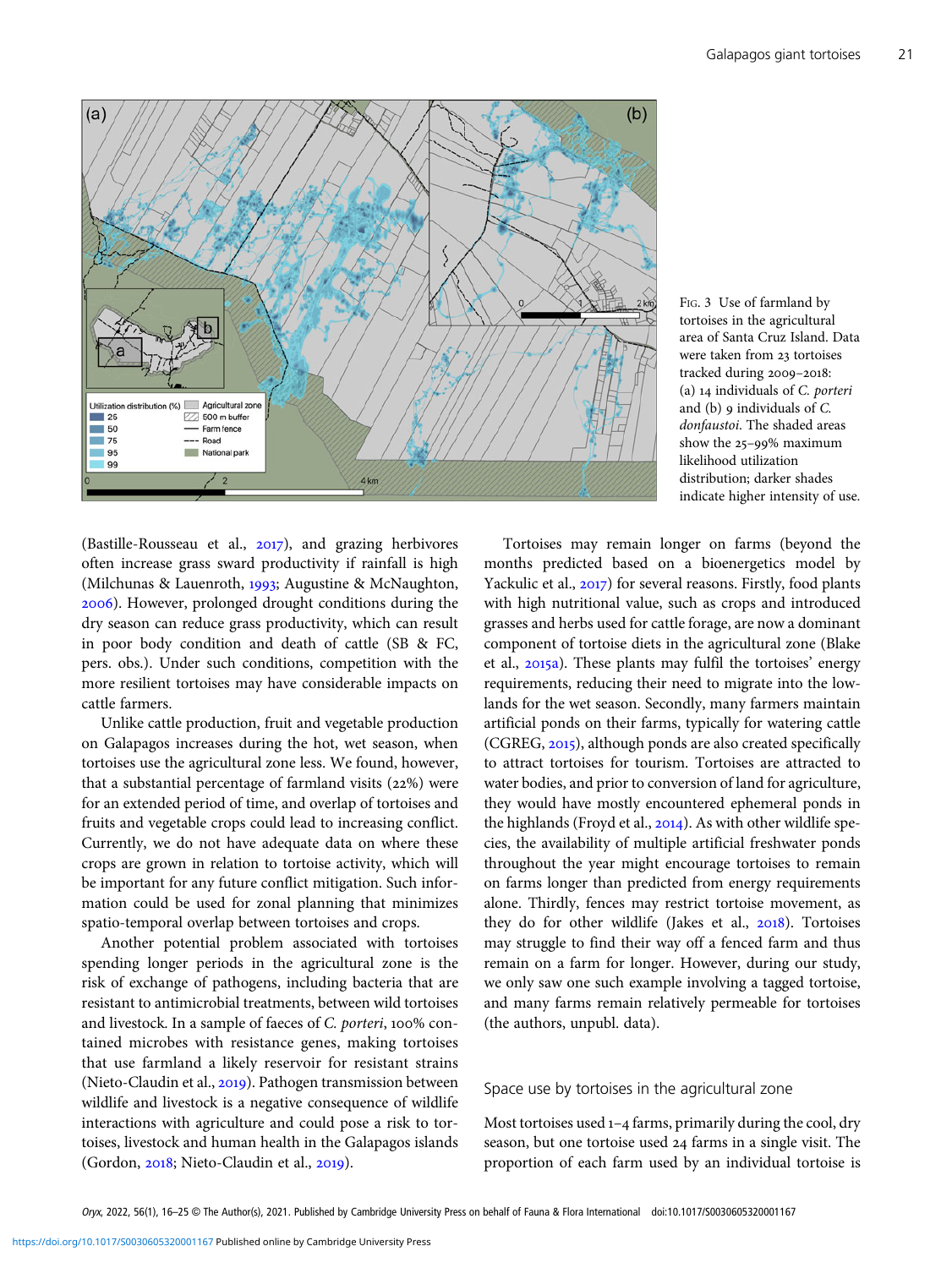<span id="page-6-0"></span>

FIG. 4 Occurrence distributions of one eastern Santa Cruz tortoise C. donfaustoi during three separate farmland visits in the agricultural zone. The shaded areas show the 25-99% utilization distribution; darker shades indicate higher intensity of use. There is much spatial overlap of utilization between farmland visits, indicating high inter-annual philopatry within the agricultural zone.

relatively small  $(< 8\%$  of the area of an average farm; Supplementary Table 2), most of which is used with low intensity (e.g. for transit). Although at present tortoises generally use only a small proportion of farmland, tourism and the local population are expected to increase, and this could exacerbate negative interactions between farmers and tortoises (Sampedro et al., 2018). Local demand for beef and pork is also expected to increase, as Galapagos prohibits the import of these products (CGREG, 2015; Sampedro et al., 2018). Given that the agricultural zone cannot expand further, farmers will need to increase livestock densities on existing land to meet demand, and could be less tolerant of tortoises sharing forage with cattle, especially if forage quality continues to decline. We also found tortoise distribution on farmland was clustered, and the temporary sedentary ranges of individual tortoises overlapped extensively. This probably reflects variation in resource availability within farms (e.g. ponds, high-quality forage areas and shade), but fine-scale data on resource distribution are

needed to quantify the influence of different resources on tortoise distribution. If the resources that tortoises use most frequently can be identified, land-use plans could be established at the level of individual farms, to enable physical separation of critical resources for tortoises from production areas.

Our estimates for the number of farms visited by tortoises are probably conservative. Our information on the location, extent and type of farm was based on the Galapagos Government Council's census conducted in 2014, and our data include tortoise movements beyond 2014, up to 2018. During this time, mean farm size has probably decreased, as land holders subdivide and sell land for residential development, or divide farms among family members. Land holders with smaller farms are more likely to report damage caused by tortoises, and to build barriers or harass and displace tortoises (Benitez-Capistros et al., 2018). In addition, because tortoises routinely use multiple farms, and this number is probably higher than our estimates, conservation strategies in the agricultural zone will require consultation and collaboration with a large, and increasing, number of landowners. Developing strategies on the management of mobile wildlife species, such as tortoises, on private land should involve all stakeholders.

#### Inter-annual philopatry within the agricultural zone

We found that, over 9 years, tortoises had a consistently high degree of spatial overlap among farmland visits, i.e. the same tortoises often re-used the same farms and the same areas on inter-annual visits, consistent with the observation that individuals tended to use the same migratory paths over years (Bastille-Rousseau et al., 2018). Philopatry has been documented in a variety of tortoises and turtles (e.g. Bernstein et al.,  $2007$ ; Lee et al.,  $2007$ ). Consistently revisiting the same areas may indicate that tortoises use cognitive spatial maps to access important resources. For example, elephants and primates remember the location and distribution of important fine-scale resources, such as waterholes or fruiting trees, and use their cognitive spatial maps to guide long-distance movements to access these areas (Polansky et al., 2015; Hopkins, 2016). Research with captive giant tortoises has demonstrated their long-term memory and cognitive abilities (Gutnick et al., 2020). Tortoises may use cognition and memory to find resources, and measures encouraging them to use areas where they do not damage fences or crops may be remembered and effective across multiple seasons.

# Conclusion

We investigated the temporal and spatial patterns of farmland use by Galapagos tortoises, described the extent of the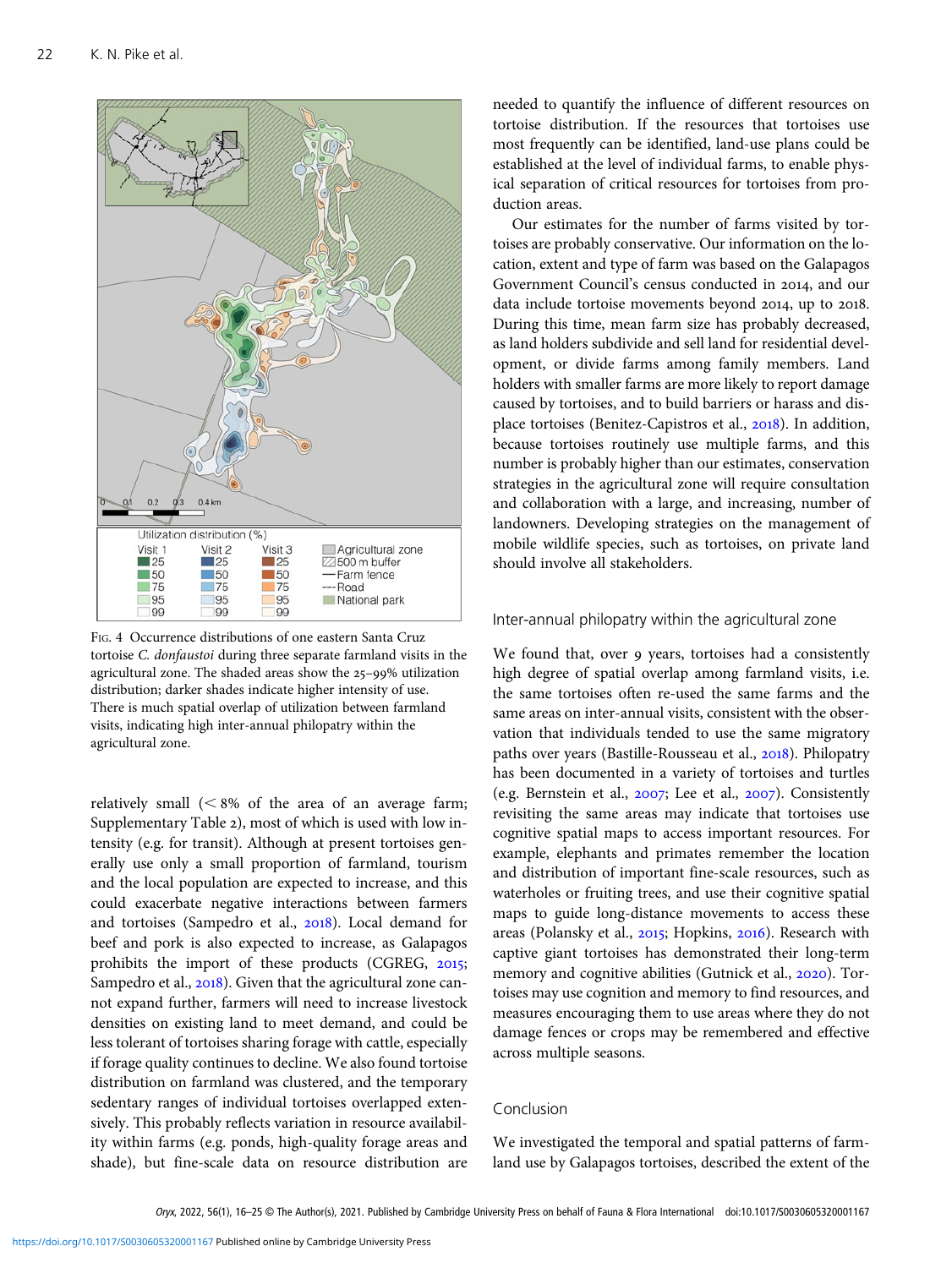<span id="page-7-0"></span>interaction, and identified the size of areas and the average number of landholders affected by wildlife movements. Our data suggest tortoises repeatedly use relatively small areas; this may facilitate land-use planning for tortoise conservation at the scale of individual farms. However, some tortoises moved across multiple farms, and the development of conservation strategies could involve large numbers of landowners. For Galapagos, a globally significant biodiversity hotspot, we recommend prioritizing further research to determine: (1) the socio-economic and land-use trajectory of the agricultural zone across space and time,  $(2)$  the ecological requirements of giant tortoises that are met by farms, and the nature and scale of emergent negative interactions with people, and  $(3)$  strategies that can be used at different scales to enable sustainable coexistence of tortoises and people on inhabited islands. The situation we observed in Galapagos is an example of increasingly common wildlife–agriculture interactions. Our study demonstrates that knowledge of wildlife movement and space use on farms can be used to describe and quantify wildlife–farmland interactions, and how such data could contribute to improving strategies to manage human–wildlife interactions.

Acknowledgements We thank the Galapagos National Park Directorate for permission to conduct this study; the Ministry of Agriculture for their collaboration; the Charles Darwin Foundation for their collaboration and support; the owners of Finca Mariposa, Rancho Primicias, Rancho El Chato 2, Finca Montemar and Pikaia Lodge for allowing us access to their land; Sharon Deem, Ainoa Nieto Claudin, José Haro and Fredy Villamar for technical and logistical support in the field and comments on this text; and two anonymous reviewers for their critiques. This research was supported by the Winifred Violet Scott Charitable Trust and a Prestige Research Training Program awarded to KNP, the National Science Foundation (DEB 1258062), the Max Planck Institute for Animal Behaviour (Radolfzell, Germany), the National Geographic Society (CRE grant No. WWW-048R-17 awarded to SB), e-obs GMBH, the Saint Louis Zoo Institute for Conservation Medicine, the Galapagos Conservation Trust, The Houston Zoo, the Woodspring Trust, the Swiss Friends of Galapagos and the British Chelonian Group. This publication is contribution number 2316 of the Charles Darwin Foundation for the Galapagos Islands.

Authors contributions Conceptualization: KNP, SB, IJG, LS; data collection: SB, FC; data analysis: KNP; writing: KNP; revision and editing: SB, IJG, LS.

#### Conflicts of interest None.

**Ethical standards** Animal handling procedures followed research permit PC-36-17 of the Galapagos National Park, and this research otherwise abided by the Oryx guidelines on ethical standards.

#### References

AUGUSTINE, D.J. & MCNAUGHTON, S.J. (2006) Interactive effects of ungulate herbivores, soil fertility, and variable rainfall on ecosystem processes in a semi-arid savanna. Ecosystems, 9, 1242-1256.

- BASTILLE-ROUSSEAU, G., POTTS, J.R., YACKULIC, C.B., FRAIR, J.L., ELLINGTON, E.H. & BLAKE, S. (2016) Flexible characterization of animal movement pattern using net squared displacement and a latent state model. Movement Ecology, 4, 15.
- BASTILLE-ROUSSEAU, G., GIBBS, J.P., CAMPBELL, K., YACKULIC, C.B. & BLAKE, S. (2017) Ecosystem implications of conserving endemic versus eradicating introduced large herbivores in the Galapagos Archipelago. Biological Conservation, 209, 1-10.
- BASTILLE-ROUSSEAU, G., YACKULIC, C., GIBBS, J., FRAIR, J., CABRERA, F. & BLAKE, S. (2018) Migration triggers in a large herbivore: Galapagos giant tortoises navigating resource gradients on volcanoes. Ecology, 100, e02658.
- BATES, D., MÄCHLER, M., BOLKER, B. & WALKER, S. (2014) Fitting Linear Mixed-Effects Models Using lme4. [arxiv.org/abs/](http://arxiv.org/abs/1406.5823)1406.5823 [accessed 1 February 2021].
- BENITEZ-CAPISTROS, F., HUGÉ, J., DAHDOUH-GUEBAS, F. & KOEDAM, N. (2016) Exploring conservation discourses in the Galapagos Islands: a case study of the Galapagos giant tortoises. Ambio, 45, 706-724.
- BENITEZ-CAPISTROS, F., CAMPERIO, G., HUGÉ, J., DAHDOUH-GUEBAS, F. & KOEDAM, N. (2018) Emergent conservation conflicts in the Galapagos islands: human-giant tortoise interactions in the rural area of Santa Cruz island. PLOS ONE, 13, e0202268.
- BERNSTEIN, N.P., RICHTSMEIER, R.J., BLACK, R.W. & MONTGOMERY, B.R. (2007) Home range and philopatry in the ornate box turtle, Terrapene ornata ornata, in Iowa. The American Midland Naturalist, 157, 162-174.
- BIVAND, R., KEITT, T. & ROWLINGSON, B. (2019) rgdal: Bindings for the 'Geospatial' Data Abstraction Library. R package version 1.4-8. [CRAN.R-project.org/package=rgdal](https://CRAN.R-project.org/package=rgdal) [accessed 1 February 2021].
- BLAKE, S., WIKELSKI, M., CABRERA, F., GUEZOU, A., SILVA, M., SADEGHAYOBI, E. et al. (2012) Seed dispersal by Galapagos tortoises. Journal of Biogeography, 39, 1961-1972.
- BLAKE, S., YACKULIC, C.B., CABRERA, F., TAPIA, W., GIBBS, J.P., KUMMETH, F. & WIKELSKI, M. (2013) Vegetation dynamics drive segregation by body size in Galapagos tortoises migrating across altitudinal gradients. Journal of Animal Ecology, 82, 310-321.
- BLAKE, S., GUEZOU, A., DEEM, S., YACKULIC, C. & CABRERA, F. (2015a) The dominance of introduced plant species in the diets of migratory Galapagos tortoises increases with elevation on a human-occupied Island. Biotropica, 47, 246-258.
- BLAKE, S., YACKULIC, C., WIKELSKI, M., TAPIA, W., GIBBS, J., DEEM, S. et al. (2015b) Migration by Galapagos Giant Tortoises Requires Landscape-Scale Conservation Efforts. Galapagos Report 2013-2014, 144-150. Galapagos National Park Directorate, Governing Council of Galapagos, Charles Darwin Foundation & Galapagos Conservancy, Puerto Ayora, Galapagos, Ecuador.
- BOGGIE, M.A., CARLETON, S.A., COLLINS , D.P., VRADENBURG, J. & SROKA, C.J. (2018) Using stable isotopes to estimate reliance on agricultural food subsidies and migration timing for a migratory bird. Ecosphere, 9, e02083.
- BURNHAM, K. & ANDERSON, D. (2002) Model Selection and Multi-Model Inference: A Practical Information-Theoretic Approach. nd edition. Springer, Secaucus, USA.
- BUTLER, S.J., VICKERY, J.A. & NORRIS, K. (2007) Farmland biodiversity and the footprint of agriculture. Science, 315, 381-384.
- CALABRESE, J.M., FLEMING, C.H. & GURARIE, E. (2016) Ctmm: an R package for analyzing animal relocation data as a continuous-time stochastic process. Methods in Ecology and Evolution, 7, 1124-1132.
- CAYOT, L.J., GIBBS, J.P., TAPIA, W. & CACCONE, A. (2017a) Chelonoidis donfaustoi. In The IUCN Red List of Threatened Species 2017: e.T90377132A90377135. dx.doi.org/10.2305[/IUCN.UK.](http://dx.doi.org/10.2305/IUCN.UK.2017-3.RLTS.T90377132A90377135.en)2017-3. RLTS.T90377132A90377135.en [accessed 13 August 2018].

 $O<sub>Y</sub>*x*, 2022, 56(1), 16–25  $\odot$  The Author(s), 2021. Published by Cambridge University Press on behalf of Fauna & Flora International doi:10.1017/S0030605320001167$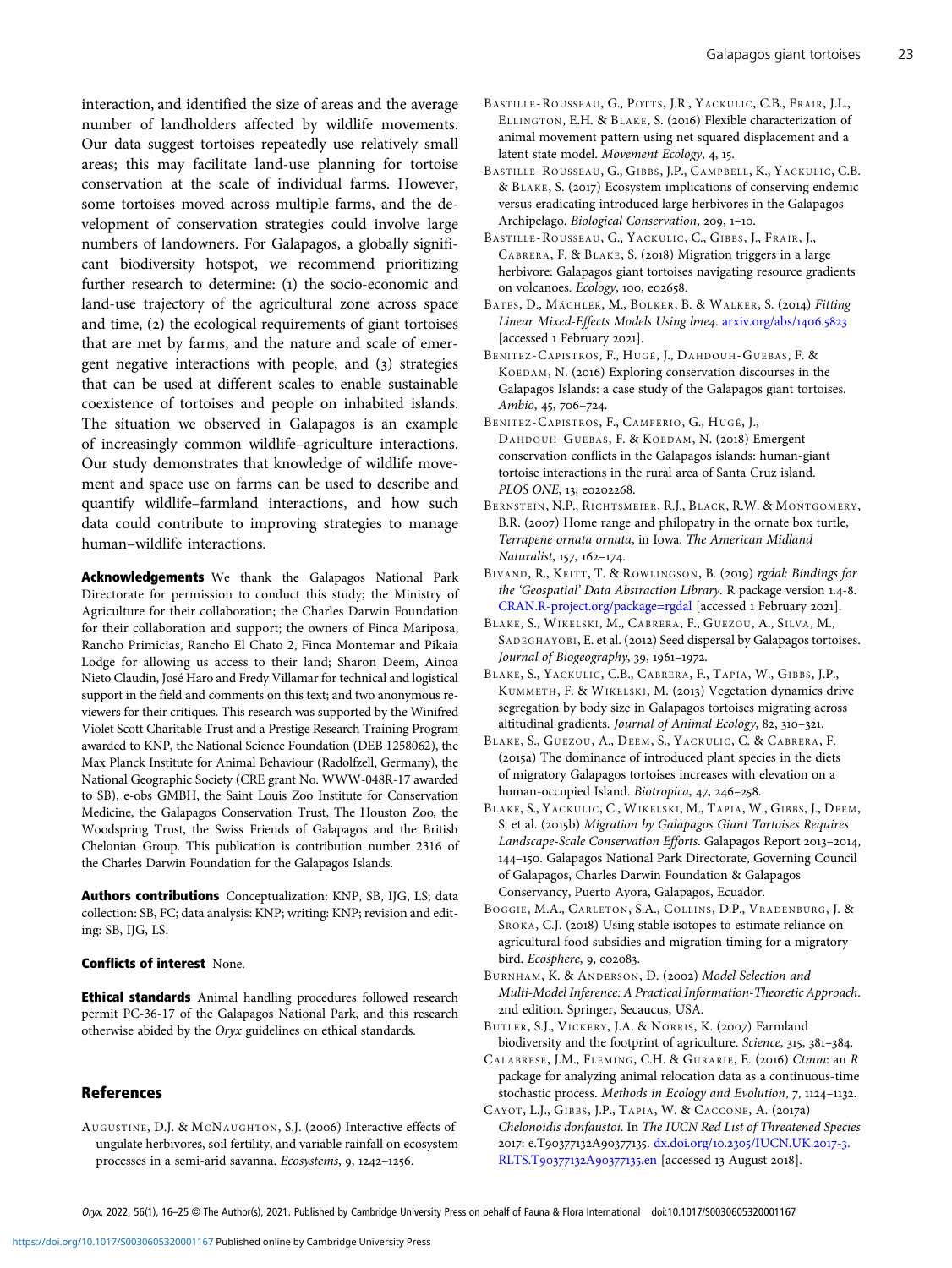<span id="page-8-0"></span>CAYOT, L.J., GIBBS, J.P., TAPIA, W.H. & CACCONE, A. (2017b) Chelonoidis porteri. In The IUCN Red List of Threatened Species 2017: e.T9026A82777132. dx.doi.org/10.2305[/IUCN.UK.](https://dx.doi.org/10.2305/IUCN.UK.2017-3.RLTS.T9026A82777132.en)2017-3.RLTS. T9026A82777132.en [accessed 1 February 2021].

CONSEJO DE GOBIERNO DEL RÉGIMEN ESPECIAL DE GALÁPAGOS (CGREG) (2015) Censo de Unidades de Producción Agropecuaria de Galápagos 2014 (UPA). In Consejo de Gobierno del Régimen Especial de Galápagos (CGREG) p. 1-143. Galapagos, Ecuador.

CHOPIN, P., BERGKVIST, G. & HOSSARD, L. (2019) Modelling biodiversity change in agricultural landscape scenarios – A review and prospects for future research. Biological Conservation,  $235$ ,  $1-17$ .

COZZI, M., PRETE, C., VICCARO, M. & ROMANO, S. (2019) Impacts of wildlife on agriculture: a spatial-based analysis and economic assessment for reducing damage. Natural Resources Research,  $28, 15 - 29.$ 

FLEMING, C.H. & CALABRESE, J.M. (2017) A new kernel density estimator for accurate home-range and species-range area estimation. Methods in Ecology and Evolution,  $8, 571-579$ .

FLEMING, C.H., CALABRESE, J.M., MUELLER, T., OLSON, K.A., LEIMGRUBER, P. & FAGAN, W.F. (2014) From fine-scale foraging to home ranges: a semivariance approach to identifying movement modes across spatiotemporal scales. The American Naturalist, 183, E154-E167.

FLEMING, C.H., FAGAN, W.F., MUELLER, T., OLSON, K.A., LEIMGRUBER, P. & CALABRESE, J.M. (2016) Estimating where and how animals travel: an optimal framework for path reconstruction from autocorrelated tracking data. Ecology, 97, 2562-2569.

FROYD, C.A., COFFEY, E.E.D., VAN DER KNAAP, W.O., VAN LEEUWEN, J.F.N., TYE, A. & WILLIS, K.J. (2014) The ecological consequences of megafaunal loss: giant tortoises and wetland biodiversity. Ecology Letters, 17, 144-154.

GIBBS, J.P., HUNTER, E.A., SHOEMAKER, K.T., TAPIA, W.H. & CAYOT, L.J. (2014) Demographic outcomes and ecosystem implications of giant tortoise reintroduction to Espanola Island, Galapagos. PLOS ONE, 9, e114048.

GORDON, I.J. (2018) Review: Livestock production increasingly influences wildlife across the globe. Animal, 12, s372-s382.

GRUEBER, C.E., NAKAGAWA, S., LAWS, R.J. & JAMIESON, I.G. (2011) Multimodel inference in ecology and evolution: challenges and solutions. Journal of Evolutionary Biology, 24, 699-711.

GUTNICK, T., WEISSENBACHER, A. & KUBA, M.J. (2020) The underestimated giants: operant conditioning, visual discrimination and long-term memory in giant tortoises. Animal Cognition, 23, 159-167.

GUZMÁN, J.C. & POMA, J.E. (2015) Bioagriculture: An Opportunity for Island Good Living. Galapagos Report 2013-2014, pp. 25-29. Galapagos Report 2013-2014, Galapagos National Park Directorate, Governing Council of Galapagos, Charles Darwin Foundation & Galapagos Conservancy, Puerto Ayora, Galapagos, Ecuador.

HOPKINS, M.E. (2016) Mantled howler monkey spatial foraging decisions reflect spatial and temporal knowledge of resource distributions. Animal Cognition, 19, 387-403.

JAKES, A.F., JONES, P.F., PAIGE, L.C., SEIDLER, R.G. & HUIJSER, M.P. (2018) A fence runs through it: a call for greater attention to the influence of fences on wildlife and ecosystems. Biological Conservation, 227, 310-318.

JARAMILLO DÍAZ, P. & GUÈZOU, A. (2011) CDF Checklist of Galapagos vascular plants. In Charles Darwin Foundation Galapagos Species Checklist (eds F. Bungartz, H. Herrera, P. Jaramillo, N. Tirado, G. Jiménez-Uzcátegui, D. Ruiz et al.). Charles Darwin Foundation, Puerto Ayora, Galapagos, Ecuador. [darwinfoundation.org/en/](https://www.darwinfoundation.org/en/datazone/checklist) [datazone/checklist](https://www.darwinfoundation.org/en/datazone/checklist) [accessed 10 January 2019].

LAPOINT, S., BALKENHOL, N., HALE, J., SADLER, J. & VAN DER REE, R. (2015) Ecological connectivity research in urban areas. Functional Ecology, 29, 868-878.

LASO, F.J., BENÍTEZ, F.L., RIVAS-TORRES, G., SAMPEDRO, C. & ARCE-NAZARIO, J. (2020) Land cover classification of complex agroecosystems in the non-protected highlands of the Galapagos Islands. Remote Sensing, 12, 65.

LEE, P.L.M., LUSCHI, P. & HAYS, G.C. (2007) Detecting female precise natal philopatry in green turtles using assignment methods. Molecular Ecology, 16, 61-74.

MACFARLAND, C.G., VILLA, J. & TORO, B. (1974) The Galapagos giant tortoises (Geochelone elephantopus) part II: conservation methods. Biological Conservation, 6, 198-212.

MAZEROLLE, M.J. (2015) AICcmodavg: Model Selection and Multimodel Inference Based on  $(Q)AIC(c)$ . R package version 2.2-1. [cran.r-project.org/web/packages/AICcmodavg/AICcmodavg.pdf](https://cran.r-project.org/web/packages/AICcmodavg/AICcmodavg.pdf) [accessed June 2021].

MCCLURE, M.L., DICKSON, B.G. & NICHOLSON, K.L. (2017) Modeling connectivity to identify current and future anthropogenic barriers to movement of large carnivores: a case study in the American Southwest. Ecology and Evolution, 7, 3762-3772.

MCIVOR, D.E. & CONOVER, M.R. (1994) Impact of greater sandhill cranes foraging on corn and barley crops. Agriculture, Ecosystems and Environment,  $49, 233 - 237$ .

MCMULLEN, C.K. (1999) Flowering Plants of the Galapagos. Cornell University Press, Ithaca, USA.

MILCHUNAS, D. & LAUENROTH, W. (1993) Quantitative effects of grazing on vegetation and soils over a global range of environments. Ecological Monographs, 63, 327-366.

NIETO-CLAUDIN, A., ESPERÓN, F., BLAKE, S. & DEEM, S. (2019) Antimicrobial resistance genes present in the fecal microbiota of free-living Galapagos tortoises (Chelonoides porteri). Zoonoses and Public Health, 66, 900-908.

PANZACCHI, M., VAN MOORTER, B., STRAND, O., SAERENS, M., KIVIMÄKI, I., ST. CLAIR, C.C. et al. (2016) Predicting the continuum between corridors and barriers to animal movements using step selection functions and randomized shortest paths. Journal of Animal Ecology, 85, 32-42.

POLANSKY, L., KILIAN, W. & WITTEMYER, G. (2015) Elucidating the significance of spatial memory on movement decisions by African savannah elephants using state–space models. Proceedings of the Royal Society B: Biological Sciences, 282, 20143042.

POULAKAKIS, N., EDWARDS, D.L., CHIARI, Y., GARRICK, R.C., RUSSELLO, M.A., BENAVIDES, E. et al. (2015) Description of a new Galapagos giant tortoise species (Chelonoidis; Testudines: Testudinidae) from Cerro Fatal on Santa Cruz Island. PLOS ONE, 10, e0138779.

QGIS DEVELOPMENT TEAM (2016) QGIS Geographic Information System. Open Source Geospatial Foundation Project. [qgis.osgeo.org](Http://qgis.osgeo.org) [accessed 1 February 2021].

R CORE TEAM (2020) R: A Language and Environment for Statistical Computing. R Foundation for Statistical Computing, Vienna, Austria. [r-project.org/foundation](http://www.r-project.org/foundation) [accessed 1 February 2021].

RIVAS -TORRES , G.F., BENÍTEZ, F.L., RUEDA, D., SEVILLA, C. & MENA, C.F. (2018) A methodology for mapping native and invasive vegetation coverage in archipelagos: an example from the Galápagos Islands. Progress in Physical Geography, 42, 83-111.

SAMPEDRO, C., PIZZITUTTI, F., QUIROGA, D., WALSH, S.J. & MENA, C.F. (2018) Food supply system dynamics in the Galapagos Islands: agriculture, livestock and imports. Renewable Agriculture and Food Systems, 35, 234-248.

SHACKELFORD, G.E., STEWARD, P.R., GERMAN, R.N., SAIT, S.M. & BENTON, T.G. (2015) Conservation planning in agricultural landscapes: hotspots of conflict between agriculture and nature. Diversity and Distributions, 21, 357-367.

SHAW, A.K. (2016) Drivers of animal migration and implications in changing environments. Evolutionary Ecology, 30, 991-1007.